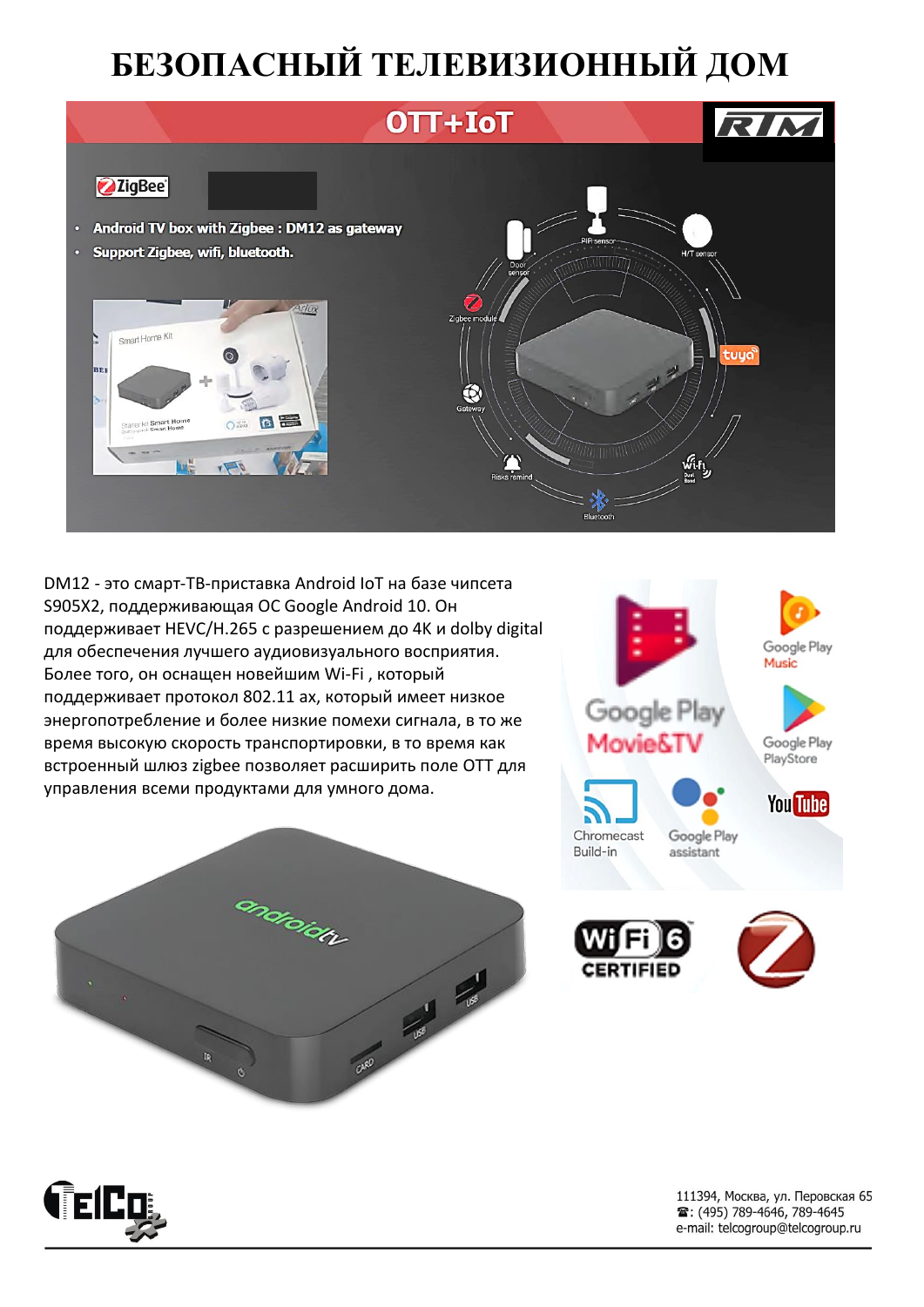| _ |  |
|---|--|

Zigbee(optional)

Built-in

| $U$           |                     |
|---------------|---------------------|
| $1*$ HDMI 2.0 | Up to 4k resolution |
| 2*USB HOST    | High speed USB 2.0  |
| $1*RJ45$      | 10/100M RJ45        |
| $1*IR$        | Infrared extender   |
| 1*Micro USB   | Power supply 5V/2A  |

| <b>ACCESSORIES</b>       |           |
|--------------------------|-----------|
| Gift box                 |           |
| Power cable              | v         |
| HDMI adapter cable       |           |
| Bluetooth remote control | $\sqrt{}$ |
| <b>User Manual</b>       |           |

## HARDWARE

| <b>CPU</b>           | Amlogic S905X2 Quad-Core 64-bit Cortex-A53 up to 1.8GHz |  |
|----------------------|---------------------------------------------------------|--|
| <b>GPU</b>           | Mali G31-MP2                                            |  |
| DDR IV               | DDR4 2GB or 4GB                                         |  |
| Flash                | 8GB or 16GB EMMC                                        |  |
| WiFi                 | 2×2 mimo wifi (802.11 ax wifi6 optional)                |  |
| Bluetooth 4.0        | Included                                                |  |
| <b>Bluetooth RCU</b> | Support Google voice search                             |  |
| Color                | <b>Black</b>                                            |  |
| Power                | DC input 12V/1A                                         |  |

| <b>SOFTWARE</b>      |                                                                                                          |  |
|----------------------|----------------------------------------------------------------------------------------------------------|--|
| Android TV OS        | Google androidty os 9.0/10.0                                                                             |  |
| Video/Picture encode | UHD 4K 60fps HW decode, FHD 1080P 60fps, H.265 10-bit, H.264, VC-1, MPEG1/2/4 AVS+, VP8/VP9 HW<br>decode |  |
| Audio decode/encode  | MP3, AAC, WMA, RM, FLAC, OGG, AC-3, Dolby                                                                |  |
| Language             | Multi-language                                                                                           |  |
| <b>DRM</b>           | PlayReady/Widevine/HDCP 2.2                                                                              |  |
| Key features         | Google PlayStore, ChromeCast Build-in, Google Voice search, PrimeVideo                                   |  |

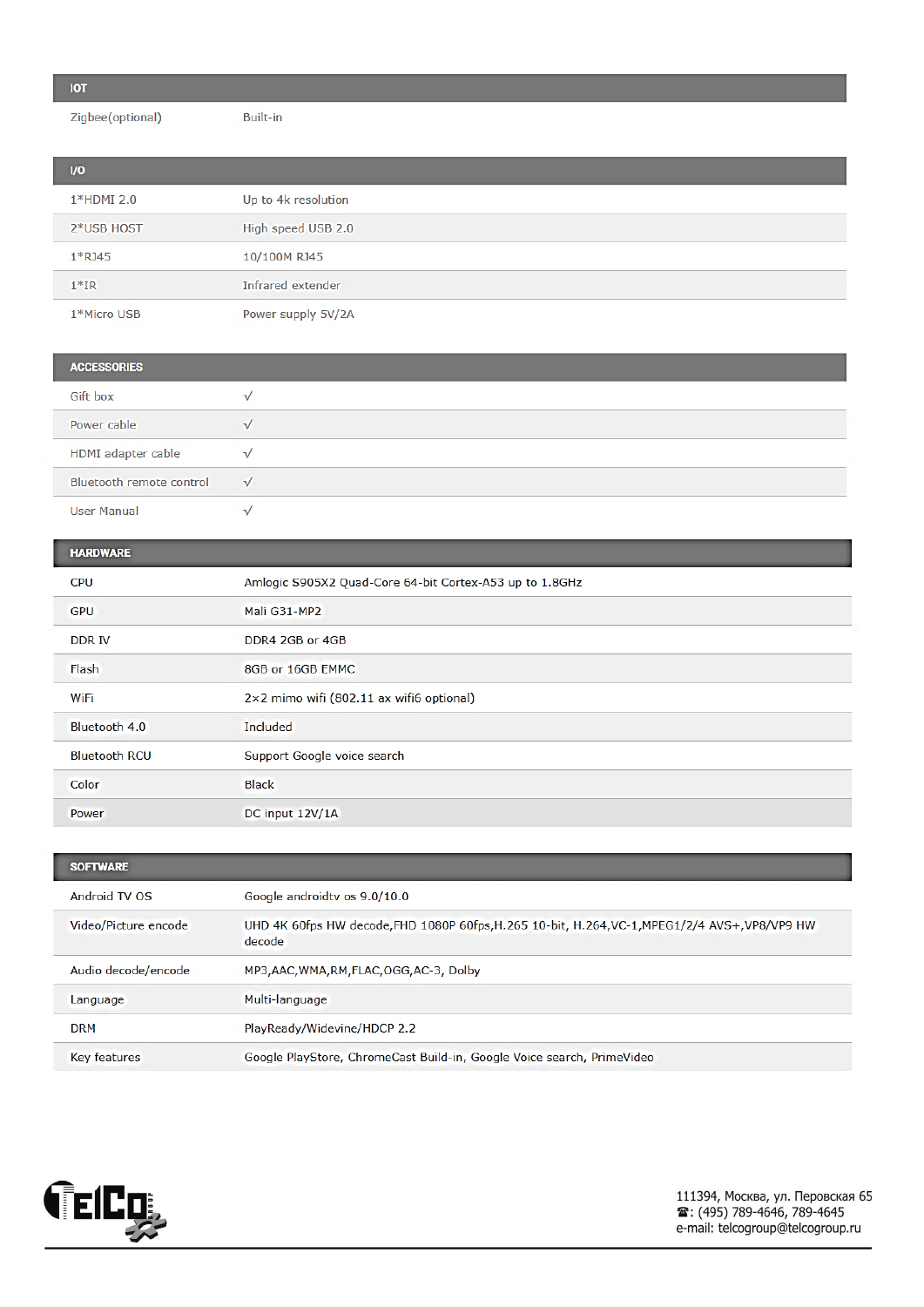| DM12A           |                                            | Andrid tv bxo with bulit-in Zigbee(Tuya),<br>Amlogic S905X2, Quad core, 64-Bit, 1.8Ghz :<br>1G+8G2x2 MIMO Dual band Wifi                                                                                                                                                                                                                                                                                                                                                                                                                                                                                                                                                                                                       |
|-----------------|--------------------------------------------|--------------------------------------------------------------------------------------------------------------------------------------------------------------------------------------------------------------------------------------------------------------------------------------------------------------------------------------------------------------------------------------------------------------------------------------------------------------------------------------------------------------------------------------------------------------------------------------------------------------------------------------------------------------------------------------------------------------------------------|
| DM20            |                                            | DM20 Tuya Indoor Plug-in WiFi Camera<br>· Small body, multi-functions;<br>• 2MP, high transmission lens, high quality imaging<br>experience;<br>· 100 degree high definition wide angle, wider vision;<br>· 10m enhanced infrared night vision, also clear at night;<br>• Support mobile detection and real-time app alarm push;<br>• Real time intercom with two-way voice for communication<br>anytime and anywhere;<br>• Watch the pictures of multiple computers on the same<br>screen to get a panoramic view of the situation;<br>• TF card can record video without network, and cloud<br>storage is more secure;<br>• Three kinds of installation methods: Ceiling / Wall hanging<br>/ Placing, inverted installation; |
| ZB-193          | all<br>$\overline{\mathbf{u}}$<br>31.<br>% | Smart humidity and temperature<br>1.Screen display<br>2. Easy installation of the wall or any surface<br>by screw or tape<br>3. Battery type: CR123A x 1pcs<br>4. Allor current: 26uA alarm current: 120mA-<br>130mA<br>5. Battery life: 2500 triggers (1 trigger per<br>day, 3 triggers per day, 3 triggers 2 times<br>per day) Standby time: 2year<br>6.Sensitive distance: 6 m<br>7. View: 110 degrees<br>8. Operating temperature: 0 C to 40 degrees<br>C (32 degrees F to 104 degrees F)<br>working humidity: 20% to 85%<br>Storage temperature: 0 c to 60 degrees C<br>(32 degrees F to 140 degrees F)                                                                                                                   |
| G <sub>05</sub> |                                            | Zigbee Door/Window Sensor<br>Battery: CR2032<br>Operating Temperature: -10°C-55°C<br>Working humidity: 10%-90%RH (Non-condensing)<br>Main function: Intelligent linkage<br>Wireless Standard: WIFI802.11b/g/n<br>Zigbee802.15.4<br>Housing material: ABS                                                                                                                                                                                                                                                                                                                                                                                                                                                                       |



111394, Москва, ул. Перовская 65<br>☎: (495) 789-4646, 789-4645<br>e-mail: telcogroup@telcogroup.ru